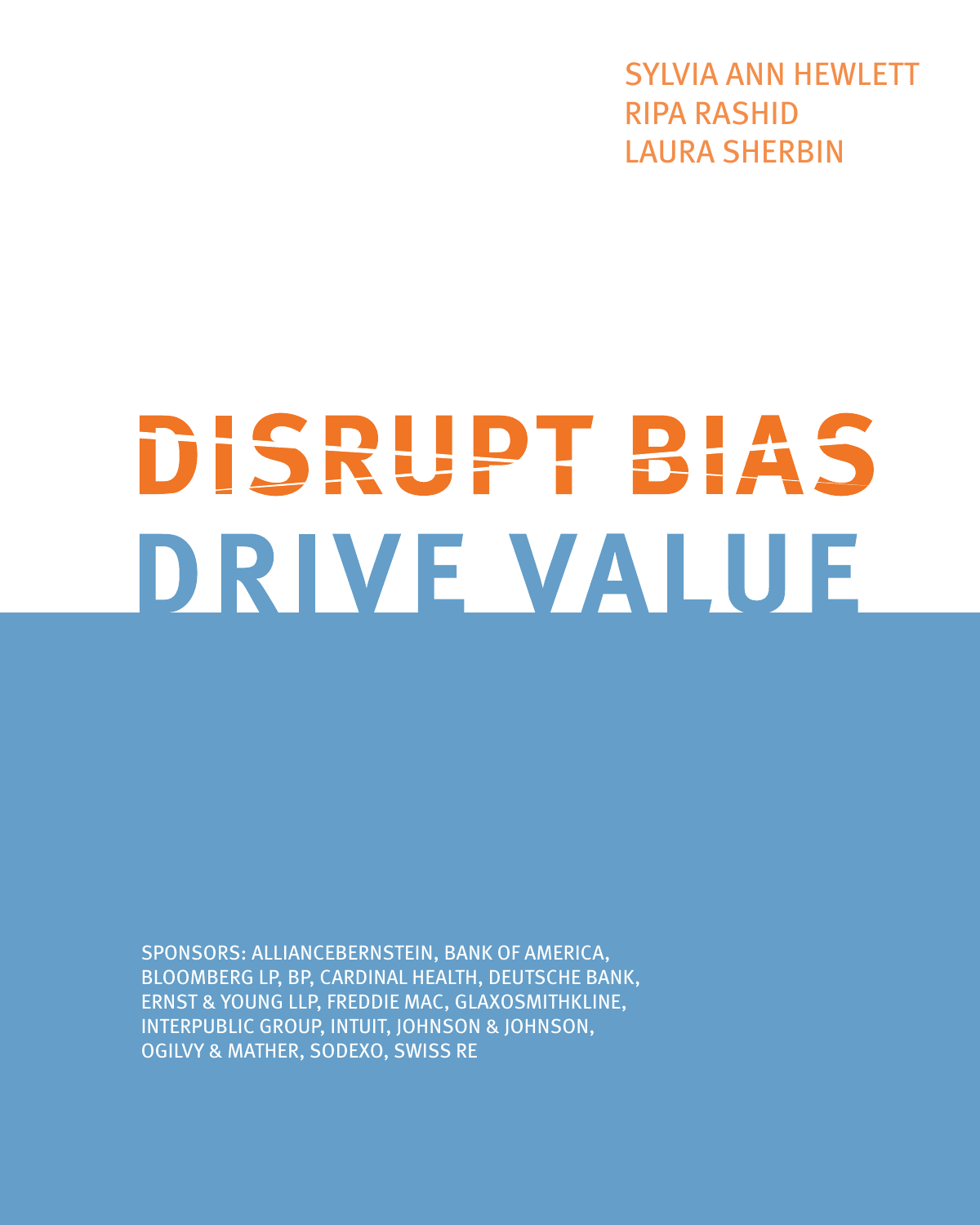#### **LEAD SPONSORS AND ADVISORS CTI PROJECT TEAM**

**AllianceBernstein** Janessa Cox Alisa Rodway

**Bank of America**  Cynthia Bowman Angela Morris

**Bloomberg LP**  Erika Irish Brown Samantha Santos

**BP**  Redia Anderson Ray Dempsey

**Cardinal Health**  Lisa Gutierrez Devray Kirkland

**Deutsche Bank**  Eileen Taylor Kathryn Burdett

**Ernst & Young LLP** Karyn Twaronite Diana Solash

**Freddie Mac** Jacqueline Welch Stephanie Roemer

**GlaxoSmithKline**  Ann Bohara

**Interpublic Group**  Heide Gardner

**Intuit** Jennifer Correa

**Johnson & Johnson**  Wanda Hope

**Ogilvy & Mather** Donna Pedro

**Sodexo** Rohini Anand

**Swiss Re** Maria Stolfi

**Bill Carroll,** Research Intern

**Isis Fabian,** Senior Research Associate

**Pooja Jain-Link,** Vice President and Associate Director of Research

**Melinda Marshall,** Executive Vice President and Senior Editor

**Silvia Marte,** Senior Communications Associate

**Michael Rizzotti,** Research Associate

**Julia Taylor Kennedy,** Senior Vice President and Managing Editor

**Tai Wingfield,** Senior Vice President of Communications

**Emilia Yu,** Research Associate

**Winer Idea Group,** Creative Direction/Design **Louisa Smith,** Data Visualization and Illustration

## **A new lens on bias**

#### **IN CORPORATE LEADERSHIP,** the

disproportionate representation of white men<sup>1</sup> remains a stubborn reality. Women and minorities do occupy leadership roles, but not anywhere near in proportion to their representation as college- and advanced-degree holders in the US.<sup>2</sup>

**WE SET OUT** to discover the bigger story on bias: how it manifests in corporate culture, how it hits the bottom line, and how companies can truly disrupt it.

#### **MANAGER AND SENIOR EXECUTIVE** ranks in the private sector

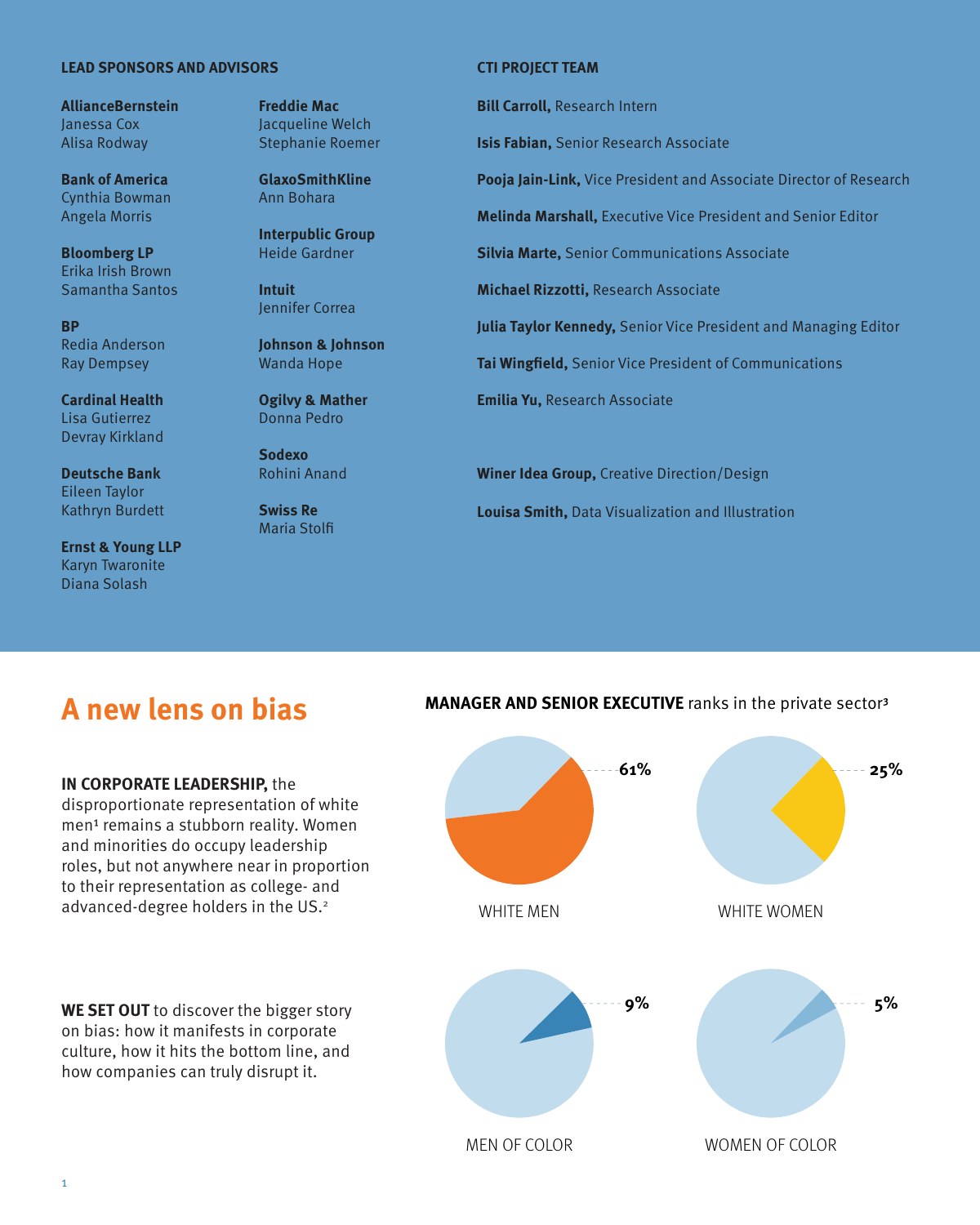## **Codifying assessments of potential**

### **FIRST, WE SOUGHT THE INPUT OF OUR TASK FORCE,**

a consortium of human resource officers and diversity specialists at 86 multinational organizations. We elicited the many ways they assess potential. From their responses, we derived ACE, a framework that codifies assessments of employee potential.

#### **WHY FOCUS ON EMPLOYEE POTENTIAL?**

Determining who should advance depends not just on assessing performance, but on assessing potential as well—a notoriously subjective exercise. In evaluating someone's potential, managers make thousands of quick decisions that can be based on bias—and can have huge impact on employees' careers.



"People pick up on bias when they see opportunities handed to colleagues for unclear reasons. They'll ask, 'Why did that person get the best account, the best region?' While the manager is likely thinking, 'Who will connect best with that client base?' That's where unfounded assumptions come in."

—Kate Burke, Head of Human Capital and Chief Talent Officer, AllianceBernstein

**WE WANTED TO UNDERSTAND** how employees experience bias. Do they think their potential is being fairly assessed by their managers? Or do they see bias creeping into the way their potential is judged at work?

In a nationally representative survey of 3,570 full-time, college-educated employees in white-collar jobs, respondents shared the following:



How they assess their own potential on each of the ACE elements



How they believe their superiors assess them on each of the ACE elements

| Б |  |
|---|--|
|   |  |
|   |  |

What kind of feedback they have received on each of the ACE elements

**WHEN WE ANALYZED** their answers, we zeroed in on employees at large companies\* and divided our sample into three groups:



Self-Assessment = Superiors' Assessment



Self-Assessment < Superiors' Assessment



Self-Assessment > Superiors' Assessment

**FOR THOSE WHOSE** self-assessment was higher than their superiors' assessment, we deemed negative bias.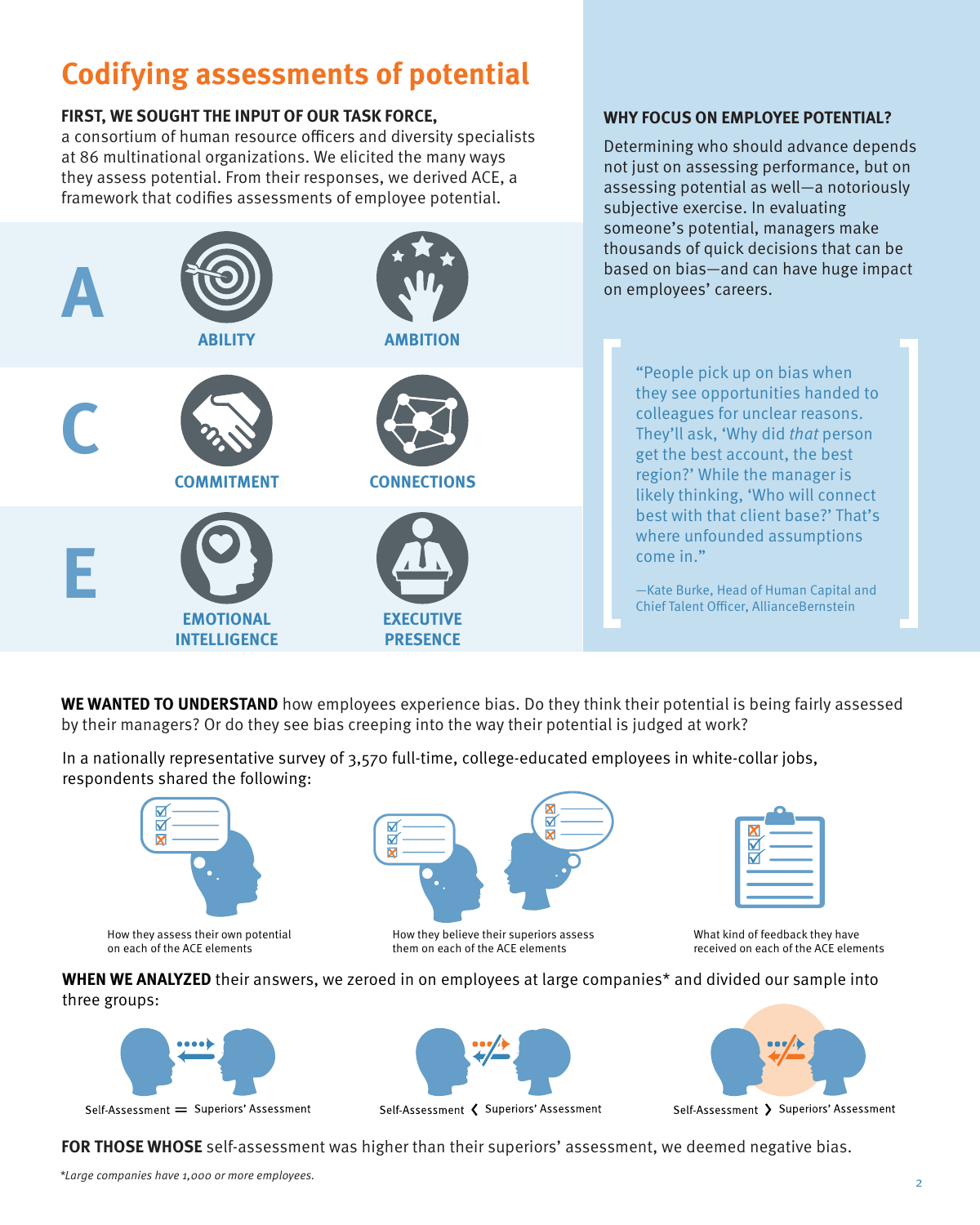## **Mapping negative bias**

**WHICH EMPLOYEES REPORT BEING NEGATIVELY MISJUDGED** about their professional potential against the ACE dimensions? To better understand the experience and impact of bias among employee cohorts against each ACE dimension, we charted our findings into a heat map.

**EMPLOYEES AT LARGE COMPANIES** who perceive negative bias in their superiors' assessment of ACE elements



\*For data collected and referenced in this report, "Latino" refers to those who identify as being of Latino or Hispanic descent.

**ACE BIAS** is an employee's perception of negative bias in superiors' assessment of potential in two or more of the following areas: Ability, Ambition, Commitment, Connections, Emotional Intelligence, and Executive Presence.

#### **INTERPRETING THE PREVALENCE OF ACE BIAS**

The percentage of employees in each talent cohort who perceive ACE bias ranges from 7.7% to 14.5%. These numbers may not seem particularly high. However, when we consider the impact of bias on career momentum, the true costs of bias become apparent.

#### **EMPLOYEES AT LARGE COMPANIES** who, in the last year, have...

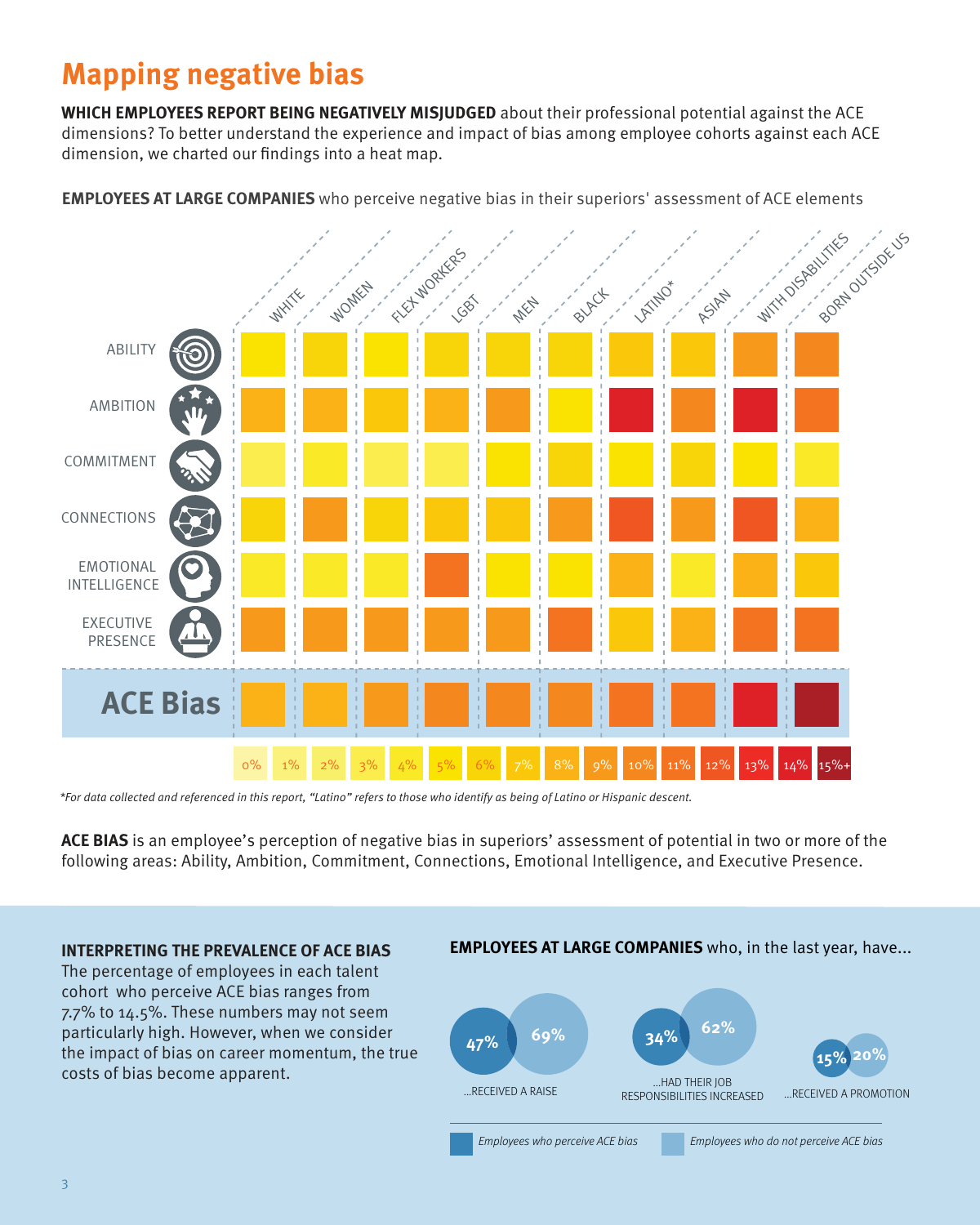## **Measuring the costs of bias**

**AS ANY PROFESSIONAL WHO HAS EXPERIENCED BIAS** knows well, its impact can be profound. We find employees respond to ACE bias in three very costly ways: they burn out, bust out, or blow up. All represent costly risks in terms of employee engagement, retention, innovation, and brand reputation.



## **Cost #2: Busting out**

**ACE BIAS BREEDS BUST-OUTS**

Employees at large companies who...



"I want to rise a lot higher than I am now, and I know I'm going to have to go somewhere else to do it. People who look like me just don't get put into senior positions here. In all my time here, I haven't seen a single one."

—Afro-Latino client relationship manager, media conglomerate

**Cost #3: Blowing up**

#### **ACE BIAS BREEDS BLOW-UPS**

Employees at large companies who...



HAVE DISCUSSED THEIR COMPANIES IN A NEGATIVE LIGHT ON SOCIAL MEDIA





HAVE INTENTIONALLY FAILED TO FOLLOW THROUGH ON AN IMPORTANT ASSIGNMENT IN THE PAST 6 MONTHS

Employees who perceive ACE bias Employees who do not perceive ACE bias

"If I were white, I wouldn't be 'angry,' I'd be 'passionate.' But if I were white, I wouldn't have to fight so hard in the first place. Now I really have gotten angry."

—Black creative director, major ad agency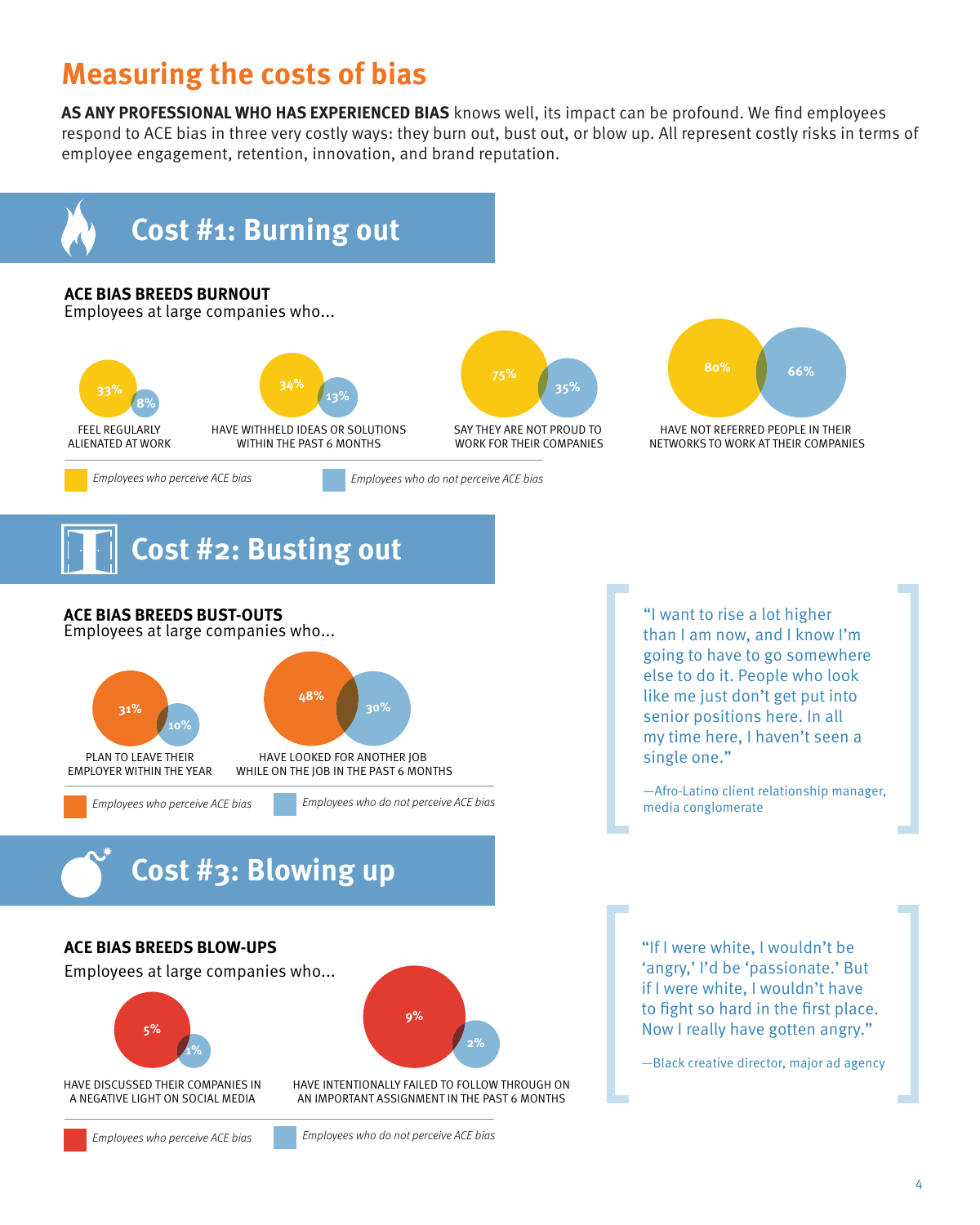## **DISRUPTING BIAS: A THREE-PART STRATEGY**

#### **DIVERSIFY LEADERSHIP**

Diversity in leadership is crucial to disrupting ACE bias. Inherently diverse executives demonstrate that difference is valued at their companies. Employees at large companies without inherent diversity in leadership see an increase in ACE bias. At large companies with inherent diversity in leadership, the map cools considerably.

**EMPLOYEES WITHOUT DIVERSITY IN LEADERSHIP** at large companies who perceive negative bias in their superiors' assessment of ACE elements\*



#### **ADVANCE INCLUSIVE LEADERSHIP**

In order to truly see the potential of diverse employees on teams, leaders have to get beyond gut-level assumptions. They can do so by creating a "speak up culture" where everyone feels welcome and included. Our data shows that at large companies, employees with inclusive leaders are less likely to perceive ACE bias.

**EMPLOYEES WITHOUT INCLUSIVE LEADERS** at large companies who perceive negative bias in their superiors' assessment of ACE elements\*



#### **CONNECT DIVERSE TALENT TO SPONSORS**

Diverse talent need sponsors, or senior-level advocates, to lever them into leadership, effectively bypassing or negating the effects of managerial bias. Like inclusive leaders, sponsors turn out to have a profoundly mitigating effect on the ACE bias that employees perceive.

**EMPLOYEES WITHOUT SPONSORS** at large companieswho perceive negative bias in their superiors' assessment of ACE elements\*

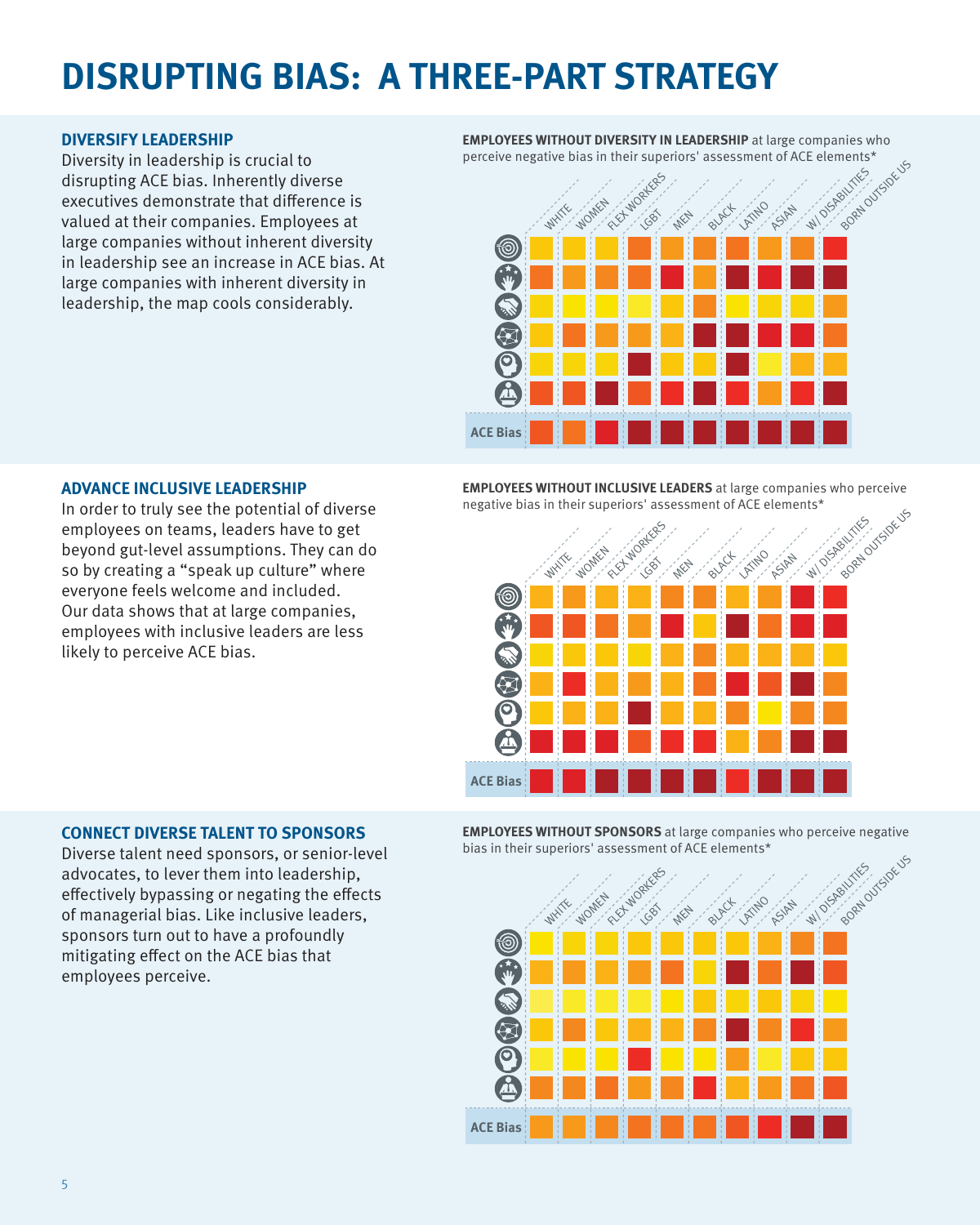

**EMPLOYEES WITH DIVERSITY IN LEADERSHIP** at large companies who perceive negative bias in their superiors' assessment of ACE elements\*

With diverse individuals in top jobs, employees at large companies are **64% less likely**  to perceive ACE bias and **19% more likely** to be engaged.

**EMPLOYEES WITH INCLUSIVE LEADERS** at large companieswho perceive negative bias in their superiors' assessment of ACE elements\*



With inclusive team leaders, employees at large companies are **87% less likely** to perceive ACE bias and **39% more likely** to be engaged.

**EMPLOYEES WITH SPONSORS** at large companieswho perceive negative bias in their superiors' assessment of ACE elements\*



With sponsors, employees at large companies are **90% less likely** to perceive ACE bias and WHITE ALL ALL AND THE UP OF THE UP OF THE UP OF THE UP OF THE UP OF THE UP OF THE UP OF THE UP OF THE UP OF THE UP OF THE UP OF THE UP OF THE UP OF THE UP OF THE UP OF THE UP OF THE UP OF **21% more likely** to be engaged.